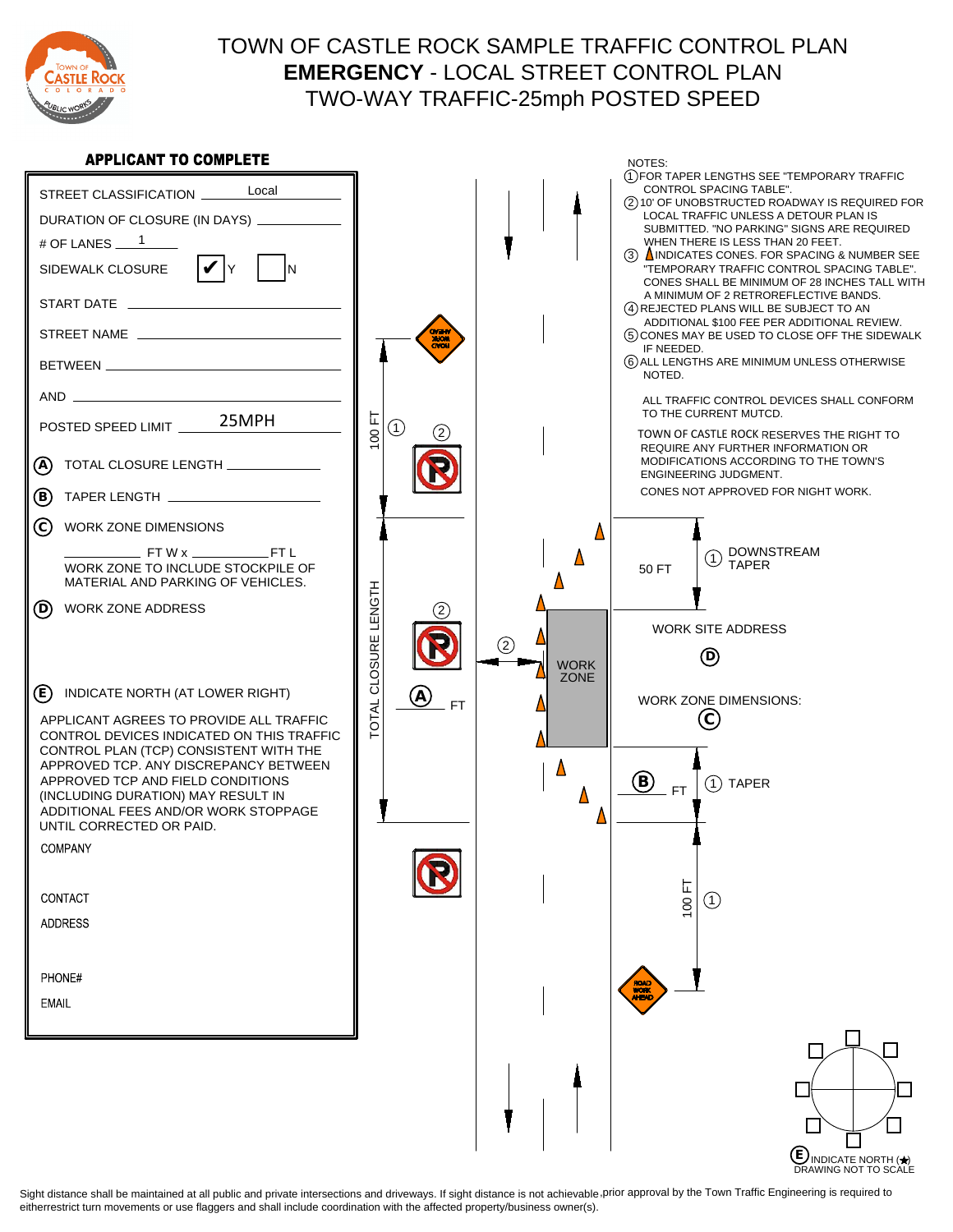

### TOWN OF CASTLE ROCK SAMPLE TRAFFIC CONTROL PLAN TYPICAL SIDEWALK CLOSURE FOR LOCAL STREETS ONLY FOR LOCAL STREETS ONLY-25mph POSTED SPEED TYPICAL SIDEWALK CLOSURE

| <b>APPLICANT TO COMPLETE</b>                                                                                                                                                                                                                                                                                                                                                | TOWN OF CASTLE ROCK RESERVES THE RIGHT<br>TO REQUIRE ANY FURTHER INFORMATION OR                                                                                                                                                       |
|-----------------------------------------------------------------------------------------------------------------------------------------------------------------------------------------------------------------------------------------------------------------------------------------------------------------------------------------------------------------------------|---------------------------------------------------------------------------------------------------------------------------------------------------------------------------------------------------------------------------------------|
| STREET CLASSIFICATION _______ Local<br>DURATION OF CLOSURE (IN DAYS) ___________<br># OF LANES $1$<br> V <br>SIDEWALK CLOSURE                                                                                                                                                                                                                                               | MODIFICATIONS ACCORDING TO THE TOWN'S<br>ENGINEERING JUDGMENT. REJECTED PLANS<br>WILL BE SUBJECT TO AN ADDITIONAL \$100 FEE<br>PER ADDITIONAL REVIEW.                                                                                 |
| START DATE _________________                                                                                                                                                                                                                                                                                                                                                |                                                                                                                                                                                                                                       |
|                                                                                                                                                                                                                                                                                                                                                                             |                                                                                                                                                                                                                                       |
|                                                                                                                                                                                                                                                                                                                                                                             | $\equiv$                                                                                                                                                                                                                              |
|                                                                                                                                                                                                                                                                                                                                                                             |                                                                                                                                                                                                                                       |
| 25MPH<br>POSTED SPEED LIMIT                                                                                                                                                                                                                                                                                                                                                 | <b>STREET NAME</b>                                                                                                                                                                                                                    |
| A)                                                                                                                                                                                                                                                                                                                                                                          |                                                                                                                                                                                                                                       |
| ℗                                                                                                                                                                                                                                                                                                                                                                           | CROSS HERE                                                                                                                                                                                                                            |
| ⓒ<br>WORK ZONE DIMENSIONS                                                                                                                                                                                                                                                                                                                                                   | <b>GA3HA</b><br>SIDEMALK CLOSED                                                                                                                                                                                                       |
| WORK ZONE TO INCLUDE STOCKPILE OF<br>MATERIAL AND PARKING OF VEHICLES.                                                                                                                                                                                                                                                                                                      | <b>CLOSED</b><br>SIDEMALK<br>$\Delta$ $\Delta$ $\Delta$                                                                                                                                                                               |
| (D)<br>WORK ZONE ADDRESS                                                                                                                                                                                                                                                                                                                                                    | <b>WORK SITE ADDRESS</b><br>$^{\circledR}$<br><b>WORK</b>                                                                                                                                                                             |
| (E)<br>INDICATE NORTH (AT LOWER RIGHT)<br>APPLICANT AGREES TO PROVIDE ALL TRAFFIC<br>CONTROL DEVICES INDICATED ON THIS TRAFFIC<br>CONTROL PLAN (TCP) CONSISTENT WITH THE<br>APPROVED TCP. ANY DISCREPANCY BETWEEN<br>APPROVED TCP AND FIELD CONDITIONS<br>(INCLUDING DURATION) MAY RESULT IN<br>ADDITIONAL FEES AND/OR WORK STOPPAGE<br>UNTIL CORRECTED OR PAID.<br>COMPANY | STREET NAME<br><b>ZONE</b><br>WORK ZONE DIMENSIONS<br>$\odot$<br>AAAA<br><b>SIDEWALK</b><br><b>CLOSED</b><br>SIDEWALK CLOSED<br>(THIS SIGN SHALL BE PLACED<br>AHEAD<br>AT THE INTERSECTION<br>∸≞<br>BEFORE THE CLOSURE)<br>CROSS HERE |
| CONTACT                                                                                                                                                                                                                                                                                                                                                                     |                                                                                                                                                                                                                                       |
| <b>ADDRESS</b>                                                                                                                                                                                                                                                                                                                                                              |                                                                                                                                                                                                                                       |
| PHONE#                                                                                                                                                                                                                                                                                                                                                                      | <b>STREET NAME</b><br>$\equiv$                                                                                                                                                                                                        |
| <b>EMAIL</b>                                                                                                                                                                                                                                                                                                                                                                |                                                                                                                                                                                                                                       |
|                                                                                                                                                                                                                                                                                                                                                                             |                                                                                                                                                                                                                                       |
| ALL TRAFFIC CONTROL<br>DEVICES SHALL CONFORM TO<br>THE CURRENT M.U.T.C.D.                                                                                                                                                                                                                                                                                                   | ★<br>UINDICATE NORTH $\left(\bigstar\right)$<br>DRAWING NOT TO SCALE                                                                                                                                                                  |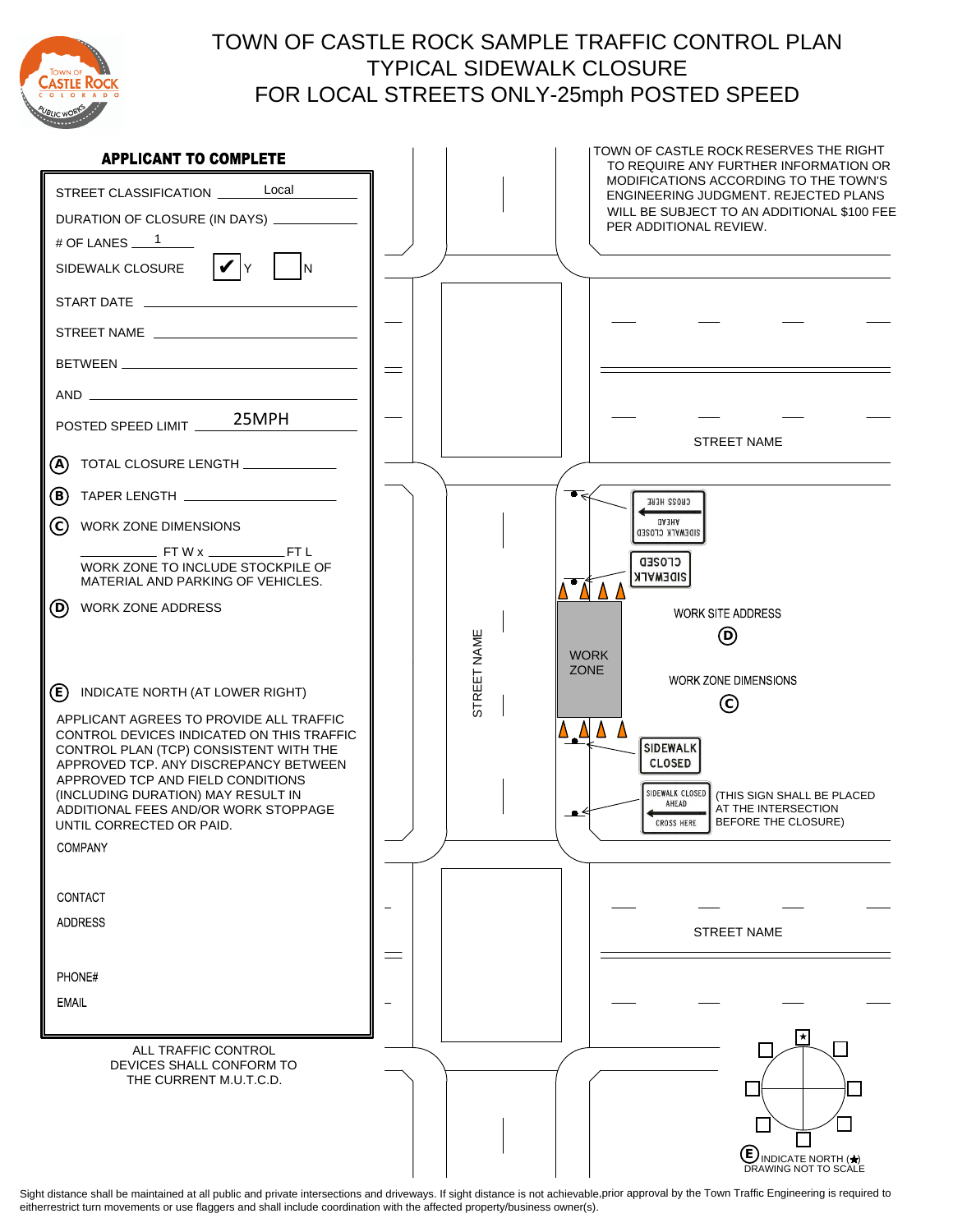

### CITY OF CAULE RUCH CAME LE TRAFFIC CONTROL PLAN<br>CONTROL PLAN IN CHAIN DED MUTH MINOD ENCROACHMENT WORK IN SHOULDER WITH MINOR ENCROACHMENT LOCAL STREETS ONLY LOCAL STREETS ONLY-25mph POSTED SPEED TOWN OF CASTLE ROCK SAMPLE TRAFFIC CONTROL PLAN

### **APPLICANT TO COMPLETE**

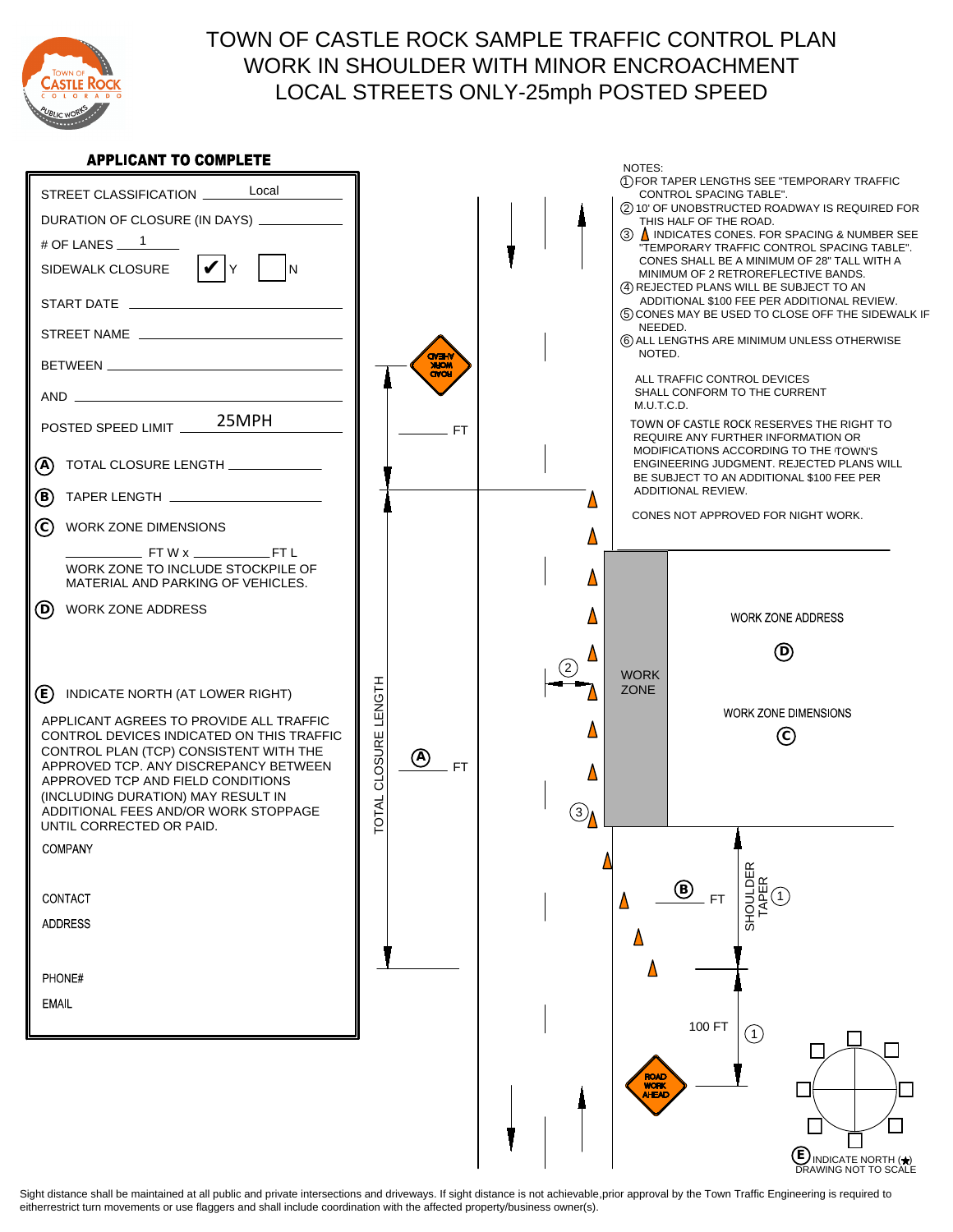

## TOWN OF CASTLE ROCK SAMPLE TRAFFIC CONTROL PLAN LOCAL STREET CONTROL PLAN-WORK ZONE LENGTH (C)< 150' TWO-WAY TRAFFIC TWO-WAY TRAFFIC-25mph POSTED SPEED

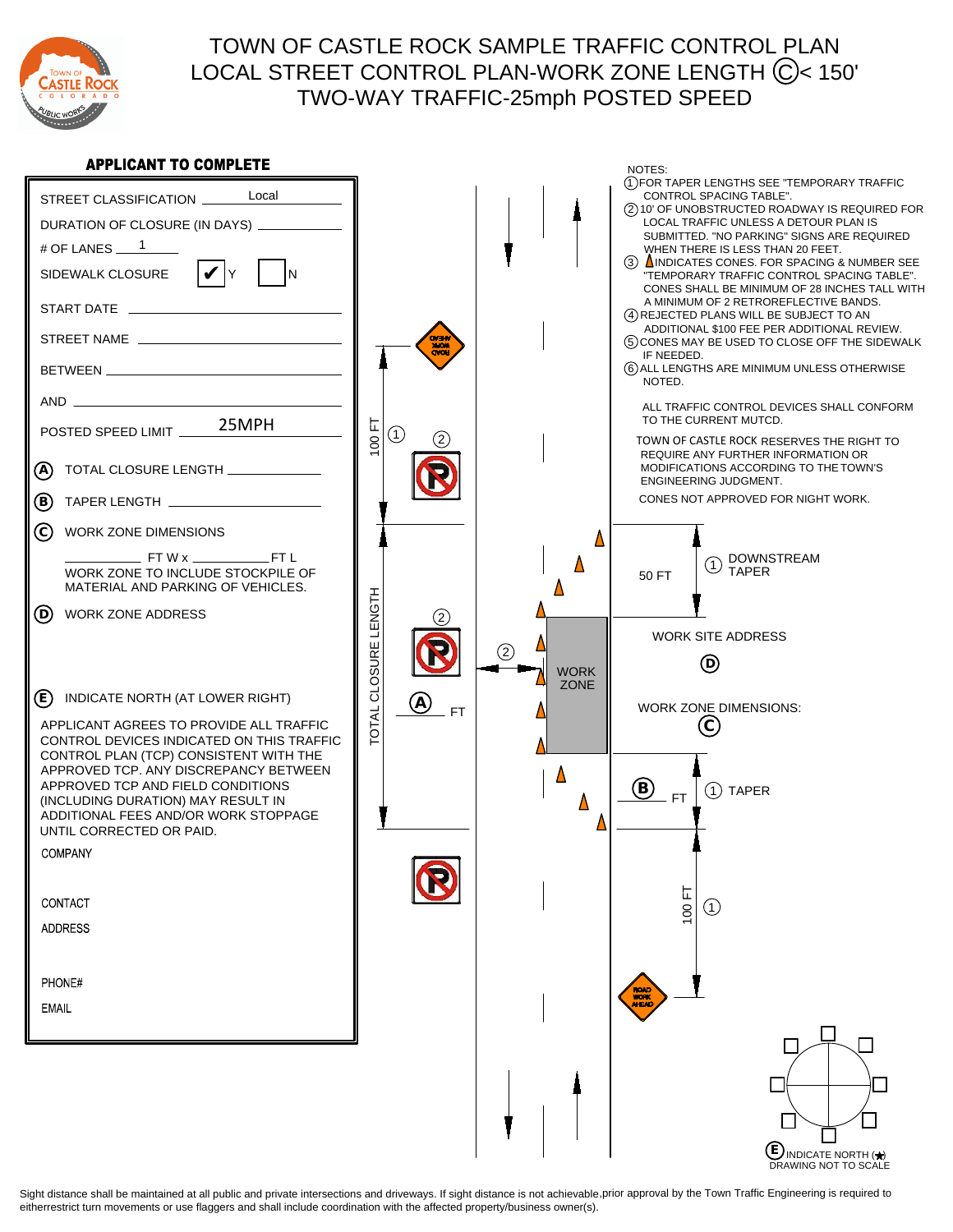

## TOWN OF CASTLE ROCK SAMPLE TRAFFIC CONTROL PLAN TWO-WAY TRAFFIC WITH FLAGGERS-WORK ZONE LENGTH (C)<=150' LOCAL STREETS ONLY-25mph POSTED SPEED